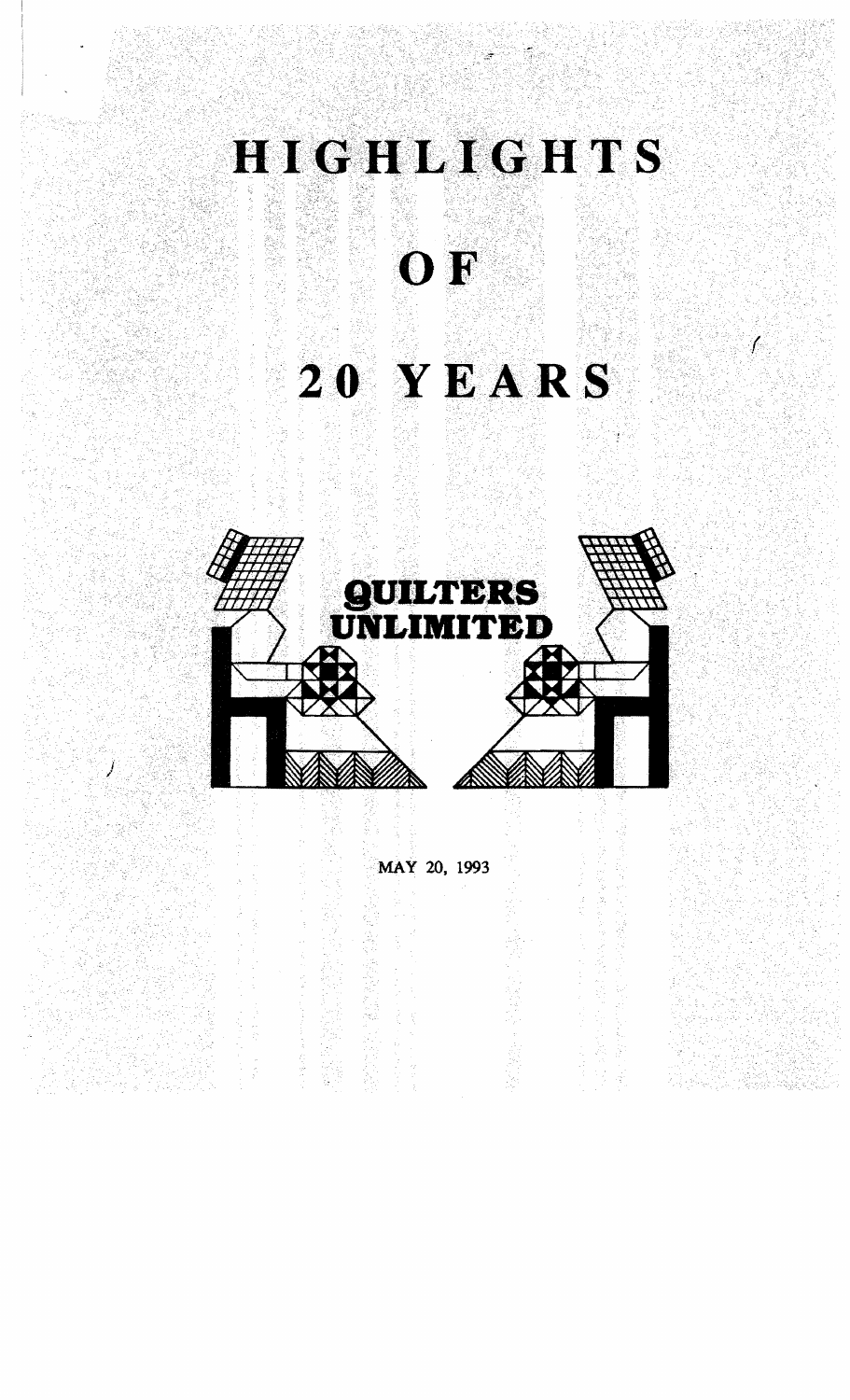This document represents a 20 Year History of Quilters Unlimited and is being printed in QU's anniversary year of 1993. I wish to thank those who put together the original "Highlights of 15 years" -- we've used all their stories in this 20th anniversary edition. The following women put together their chapter histories of the past 5 years:

| Annandale           | Carolyn Lynch        |
|---------------------|----------------------|
| Arlington           | <b>Sally Brown</b>   |
| <b>Burke</b>        | <b>Barbara Fry</b>   |
| Centreville         | <b>Cindy Manaker</b> |
| Fairfax             | Ellen Kelly          |
| <b>Falls Church</b> | Judy Shapleigh and   |
|                     | <b>Kathy Buschow</b> |

McLean Mary Lou Nelson Mount Vernon Reston Springfield Virginia Walsh<br>Vienna Sheila Musselm

Marlene Perry Karen Goettscb Sheila Musselman

In addition. I wish to thank Carole Nicholas. Barbara Smeder. Hazel Carter. Jinny Beyer, and Katie Pasquini Masopust for their input. This booklet could only be accomplished with the help, effort. and knowledge of my husband, Steve Elliott. I wisb to thank him for being in his humble words, "just the computer guy".



Dear Fellow QU members..

What a pleasure it has been to be president of this group. I salute our founding members and the "original 35", especially Hazel Carter, who has been active for all 20 years. I salute you, the present members with your diverse talents. and all those in between who helped us grow to what we are today.

This past year has seen many milestones:

- membership exceeded 900
- our 11th chapter was formed the Centreville Chapter
- we were granted SOl-C-3 status
- $\frac{1}{4}$  the Virginia Quilt received an Award of Recognition from the FCCA in the category / "Visual Arts and the Community" for its merit as an educational tool
	- the 20th Annual Quilt Show, held at the Cultural Center Gymnasium at the NOV A Campus in Annandale, drew the largest crowd ever, with 3,500 attendees

Thanks for the wonderful memories! May we continue to grow and share.

| Sincerely: |  |  |  |
|------------|--|--|--|

Current QU President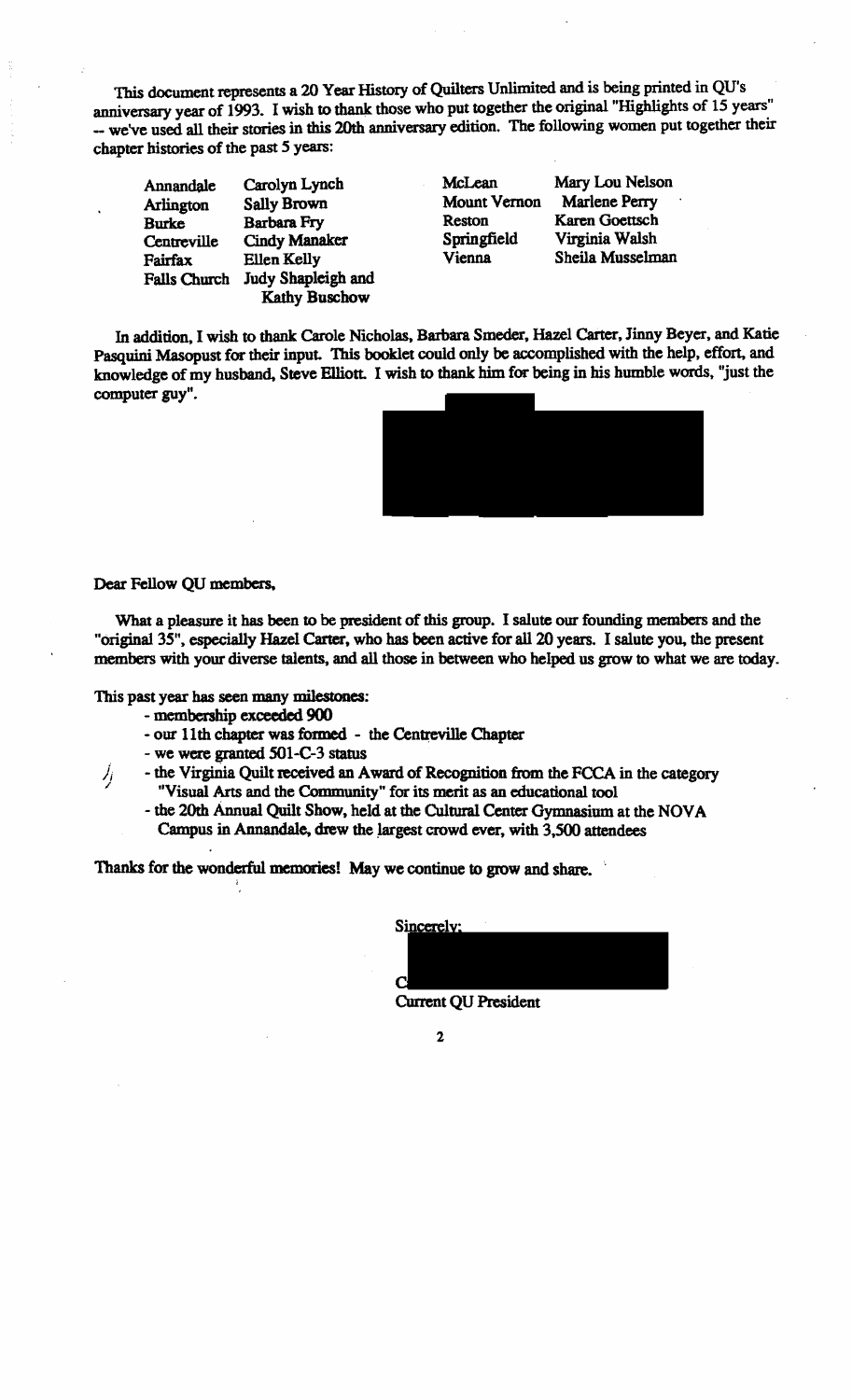Quilters Unlimited Members:

*i* 

Twenty years! Twenty years of fellowships! I knew only a handful of you twenty years ago. How exciting it is that our membership is now nine hundred and growing! The accomplishments ofthis membership comes to light at our annual quilt show and at milestones such as we celebrate now. Perhaps the biggest pleasure for me has been seeing the chapters' reports on the pro bono work. Each of you are to be commended for all of the worthy projects that benefit others. Congratulations Quilters Unlimited! These have been twenty years of rewarding experiences.



Congratulations on the 20th anniversary of Quilters Unlimited! It is inspiring to see how a handful of quilters meeting together 20 years ago bas become sucb a large organization whicb bas encouraged the beginner. stressed quality and innovation. produced so many fine quiltmakers. and fostered the love of quiltmaking throughout the entire metropolitan area.



!

"I would like to congratulate Quilters Unlimited on their 20th anniversary! That's a lot of yearsl That says something about quilters."



Katie Pasquini Masopust

# **MEMBERSHIP**

-------------------------------------------------------------------------------------------------------------------------

Quilters Unlimited membership as of May 1, 1993, totals 943 (with 54 associates).

| Chapter             | <b>Members</b> | Associates   | Chapter      |     | Members Associates |
|---------------------|----------------|--------------|--------------|-----|--------------------|
|                     |                |              |              |     |                    |
| Annandale           | 78             | 11           | McLean       | 92  | 5                  |
| Arlington           | 64             | $\mathbf{2}$ | Mount Vernon | 37  | 0                  |
| <b>Burke</b>        | $\cdot$ 115    | 7            | Reston       | 92  | $\mathbf{2}$       |
| Centreville         | 21             | 3            | Springfield  | 53  | 3                  |
| Fairfax             | 99             | 6            | Vienna       | 213 | 8                  |
| <b>Falls Church</b> | 79             |              |              |     |                    |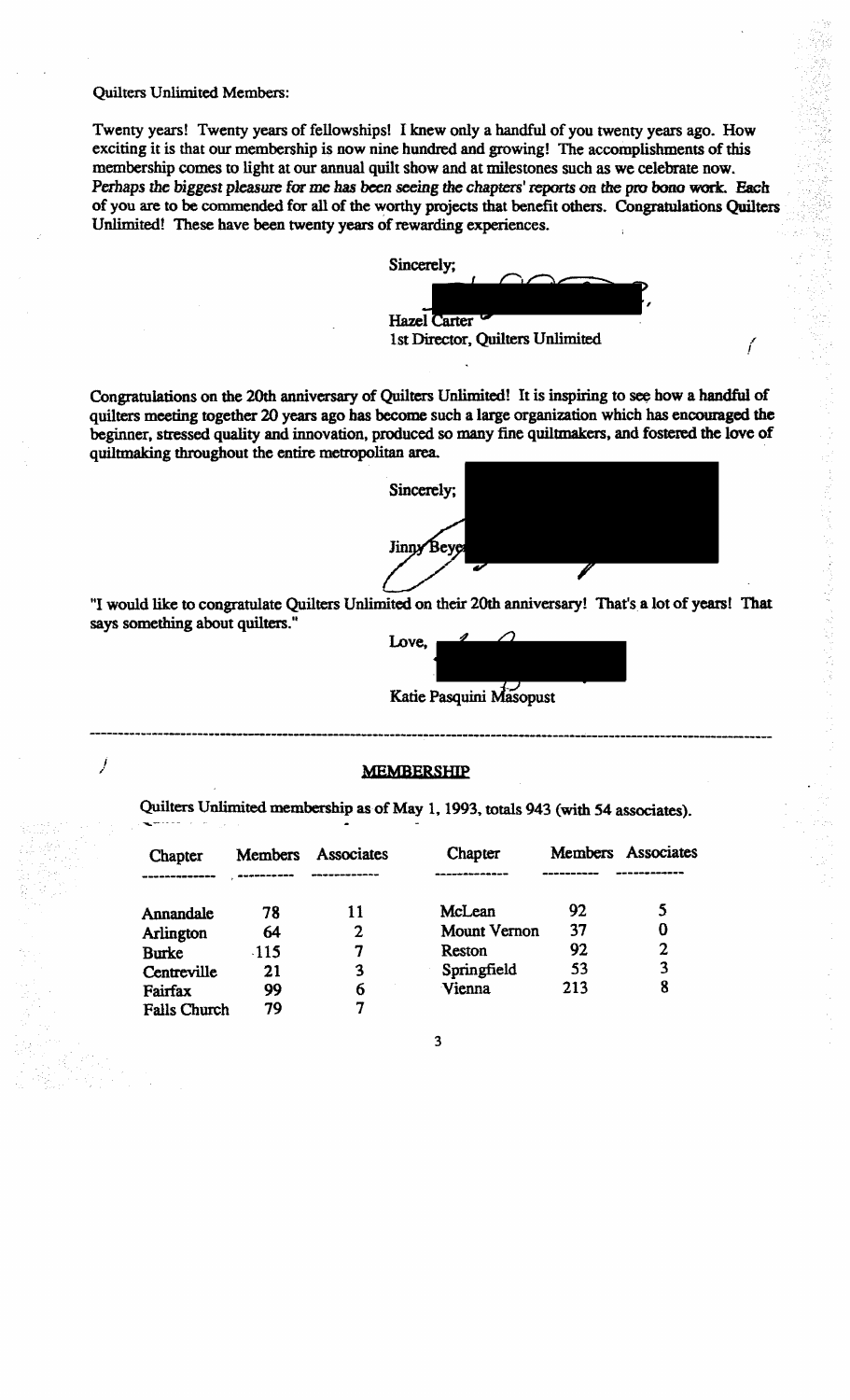# **BOARD OF DIRECTORS:**

#### 1973-74

11-14 President Vice President Vice President Vice President Vice President of Vice President Of Vice President Differential Coordinator Decretary Treasurer Coordinator Newsletter 1<br>15. The Director Assistant Different Coo resident<br>Fresident<br>President<br>President<br>President<br>Traditor<br>Therefore<br>Therefore<br>Therefore<br>Therefore<br>Therefore<br>Therefore<br>Therefore<br>Therefore<br>Therefore<br>Therefore<br>Therefore<br>Therefore<br>Therefore<br>Therefore<br>Therefore<br>Therefore<br>Ther **President 1st Vice President** 2nd Vice President 3rd Vice President 4th Vice President and Coordinator **Secretary Treasurer** 1974-75 **Director Assistant Director Secretary Treasurer** Coordinator **Newsletter Editor** 1975-76 **Director Assistant Director Secretary Treasurer Newsletter Editor** 1976-77 **Director Assistant Director Secretary** Treasurer

### **Newsletter Editor** 1977-78

**Director Assistant Director Secretary Treasurer Newsletter Editor** 

## 1978-79

**Director Assistant Director Secretary** Treasurer **Newsletter Editor** 

### 1979-80

**Director Assistant Director Secretary Treasurer**  $\sim$ **Nominating Comm. Newsletter Editor** 

## 1980-81

**Pirector** Assistant Director Secretary **Treasurer Nominating Comm. Newsletter Editor** 

#### 1981-82

**Director Assistant Director Secretary Treasurer** Nominating Comm. **Newsletter Editor** 

#### 1982-83

**Director Assistant Director Secretary Treasurer** Nominating Comm. **Newsletter Editor** 

**Bonnie Spather (Annandale)** Kitty Silsby (Annandale) Suzanne Spillman (Annandale) Marion Amlong (Annandale) Valerie White (Annandale)

**Polly Moulton (Annandale)** Marilyn Gould (Annandale)

ther (An<br>ther (An<br>pillman (Annan<br>pillman (Annan<br>niong (An<br>niong (An<br>niong (An<br>niong (An<br>niong (An<br>niong if alily if alily in the season of the Sass ould (Ari<br>nessay ould (Arily in the season of the season of the season of Hazel Carter (Vienna) Betty Bryant (Arlington) Marilyn Gould (Arlington) Julie Reynolds (Vienna) **Charlotte Bass** Marilyn Gould (Arlington)

Twyla Dell (Springfield) Damitra Meeds (Springfield) **Betsy Lowrey (Annandale)** Mary Ann Shindle (Vienna) Virginia Pennington (Arlington)

Suzanne Newton (Arlington) Eleanor Graham (Annandale) **Blanche Link Ann Alves (Vienna)** Virginia Pennington (Arlington)

Lesly-Claire Greenberg (Annandale) Pat McLaughlin (Fairfax) Carolyn Balcom (McLean)

tom)<br>
(Arlington)<br>
(Arlington)<br>
ndaie)<br>
tytom)<br>
ndaie)<br>
ale)<br>
nnandaie)<br>
("Thom)<br>
("Thom)<br>
lemna)<br>
se Church)<br>
(Falls Church)<br>
nnan)<br>
gtom)<br>
rifus ("Thom")<br>
tytom)<br>
pican)<br>
mandale)<br>
andale)<br>
tytom)<br>
ndaie)<br>
tytom)<br>
ndaie)

bannie Spathe<br>tity Silsby (*A*<br>tity Silsby (*Axanne* Spilln<br>iarion Amion<br>arion Amion<br>arion Amion<br>arion Amion<br>arion Amion<br>arion Gould<br>arion Gould<br>arion Gould<br>arion Gould<br>harlotte Base<br>with Bernelds<br>thanking Letting Muzanne

#### 1983-84 **Director**

Director<br>Ig Comm.<br>I Editor<br>dent Hamman<br>Hamman<br>Herctor Sistant I<br>Scretchry reasurer<br>Freshistant I<br>Greenland (Freshistant Freshistant Freshistant Freshistant Freshistant Freshistant Freshistant Freshistant<br>Freshistant (Freshistant Freshistant Freshistant F r I . r ' r ,. r I r I fi I If I fi I fi ii r **Secretary** 1984-85 **President Secretary Treasurer Nominating Comm. Newsletter Editor** 1985-86 President Vice President **Secretary Treasurer** Nominating Comm. Newsletter Editor 1986-87 **President** Vice President **Secretary Treasurer Nominating Comm. Newsletter Editor** 1987-88 **President** Vice President **Secretary Tressurer Nominating Comm.** Newsletter Editor 1988-89 President Vice President **Secretary Treasurer Nominating Comm. Newsletter** 1989-90 **President** Vice President **Secretary Treasurer** Nominating Comm. Newsletter 1998-91 President Vice President **Secretary Treasurer** Nominating Comm. **Newsletter** 1991-92 **President Vice President Secretary Treasurer Nominating Comm. Newsletter** 1992-93 President Vice President **Secretary** 

Jay Romano (Annandale) Kathy Richard (Falls Church) Carolyn Balcom (McLean) Helen Mochle (Annandale) Pat McLaughlin (Fairfax) Betty Doffermyer (Falls Church)

Beryl O'Connor (Vienna) Diane Zink (Reston) Carolyn Balcom (McLean) Eleanor Dyson (Fairfax) Ruth Wiggans (Annandale) Disne Florkowski (Arlington)

Andrea Hays (Arlington) Jackie Levine (Fairfax) Ila Larson (Vienna) Ginny Hall (Arlington) Kay Walker (McLean) Diane Florkowski (Arlington)

Romano (An<br>
y Richard (An<br>
y Richard (I)<br>
y Richard (I)<br>
y Richard (I)<br>
n Moethe (A<br>
n Moethe (A<br>
n Moethe (I)<br>
n Moethe (I)<br>
n Doffermyea<br>
il O'Connor Dyson (I)<br>
wiggans (A<br>
if Doffermyea<br>
e Florkowsk<br>
rea Hays (Ai<br>
de Fl Leslie McGregor (Springfield) Beverly Krysa (Mount Vernon) Debbie Repass (Burke) Ginny Hall (Arlington) **Janet Betz (Mount Vernon)** Karen Pettibone (Fairfax)

Sharon Goodwin (McLean) Kay Walker (McLean) Debbie Repass (Burke) Diane Florkowski (Artington) Andrea Hays (Arlington) Karen Pettibone (Fairfax)

Harriet Halbig (Falls Chirch) **Janet Hortik (Fairfax) Sally Brown (Arlington)** Judy Childers (McLean) Nancy Karat (Burke) **Barbara Bockman (Aunandale)** 

Carolyn Lynch (Annandale) Pat Ronshakes (Vienna) Kris Sabo (Arlington) Judy Childers (McLean) Maryann Roznell (Fairfax) Barbara Bockman (Annandale)

**Andrea Perkins (McLean)** Pat Roushakes (Vienna) **Bonnie Spyrison (Annandale)** Ginny Hall (Arlington) Maryann Rozzell (Fairfax) Eileen Jennings (Fairfax)

**Glennda Shriver (Burke)** Carole Nicholas (McLean) Maritynn Cunningham (Springfield) Giuny Hall (Arlington) **Bunnie Jordan (Fairfax)** Dariene Geboe (Fairfax)

Carole Nicholas (McLean) **Barbara Tricarico (Vienna)** Marilynn Cunningham (Springfield) **Barbara Smeder (Vienna) Janet Gauthey (Burke)** Carol Duesi (Annandale)

**Treasurer** 

**Newsletter** 

**Nominating Comm.**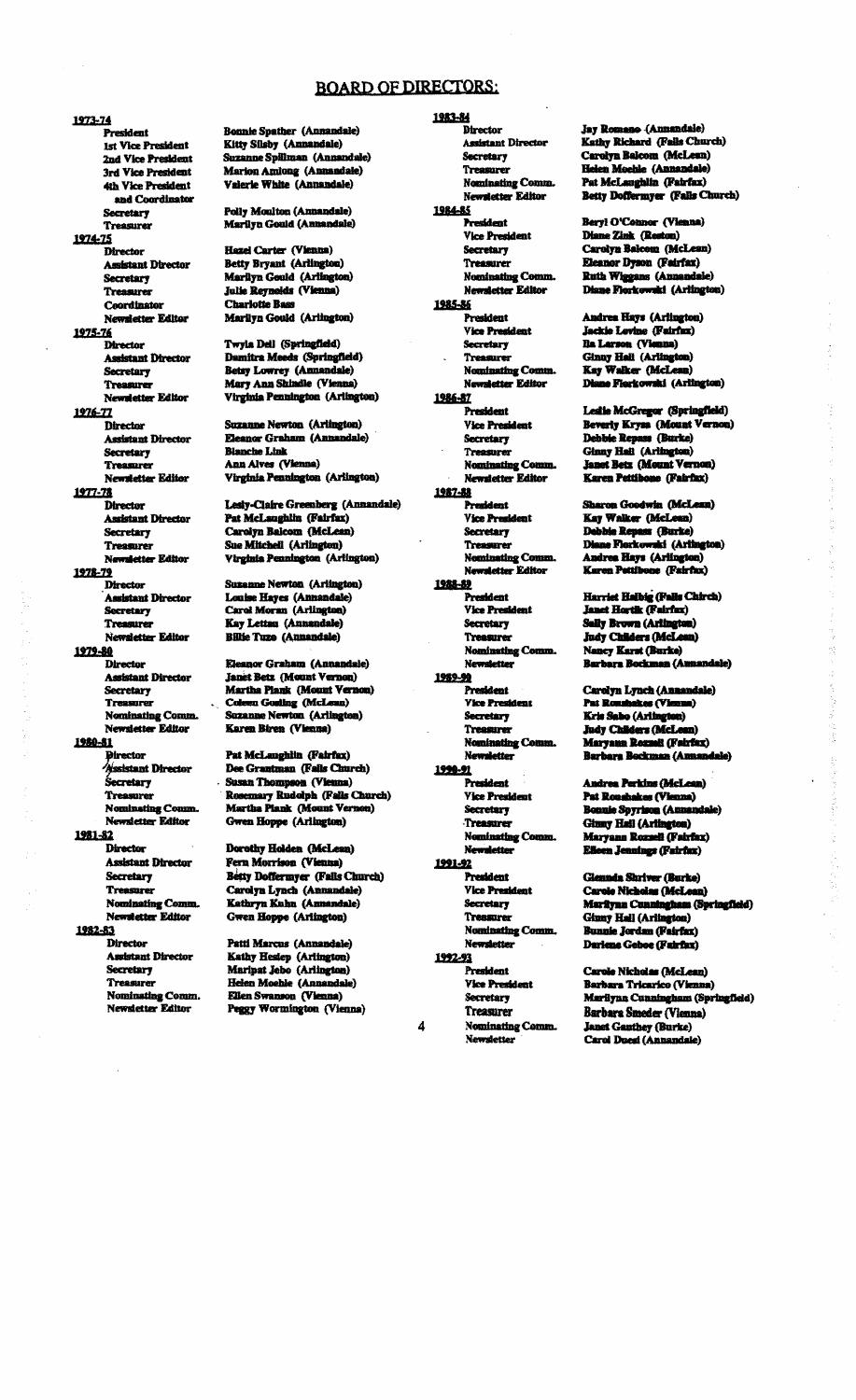## HISTORY of OUILTERS UNLIMITED

Twenty years ago on May 17, 1972, a group of sixteen ladies, organized by Bonnie Spather, met at the Merrifield Village Apartments "to quilt". An article dated June 26, 1972, in the Northern Virginia Sun shows Hazel Carter, Stella Provensano, Billie Tuzo, and Carol Wein working on a quilt frame. Out of this informal assemblage, enthusiasm and plans were set in motion to organize a group of Northern Virginia quilters. By the Fall of 1972, the group was meeting at the Epworth Methodist Church on Sleepy Hollow Road in Falls Church. The group was affiliated with the National Quilting Association. Within a few months, however, NQA suffered organizational problems and was considering actions to dissolve. Our Northern Virginia group of quilters decided that their fellowship and enthusiasm for the traditions of quilting was so strong that the group should go on. Charlotte Bass (well-known needleworker and news columnist) was in attendance and prevailed upon Hazel Carter to organize the group. After many hours of extensive research, Hazel drafted a Constitution and By-Laws, and the organization Quilters Unlimited was born. Original purposes of the organization were:

> "Preserve the tradition, culture, and history of quilting. Promote the knowledge and understanding of all aspects of quilting. Enjoy. rather than judge, each other's work. "

The first meeting of OU was held in January 1973, with Charlotte Bass (Director of Stitchery at the Fairfax Council of the Arts) installing the new officers. A reception followed honoring the following new officers:

| President          | <b>Bonnie Spather</b> |
|--------------------|-----------------------|
| 1st Vice President | <b>Kitty Silsby</b>   |
| 2nd Vice President | Suzanne Spillmar      |
| 3rd Vice President | <b>Marion Amlong</b>  |

4th VP and Coordinator Valerie White Secretary Polly Moulton n 2012 - Treasurer Marilyn Gould

# A YEAR-BY-YEAR DEVELOPMENT

1973 The Epworth (Annandale) Chapter was the charter chapter, with 85 members listed at the end of its first year. It was founded in December 1972, with Bonnie Spather as President. Two new chapters were soon established (partially because of gas rationing!): (1) Mount Vernon, on May 20, 1973, with 34 members and Mary Pepe as President, who was reported to have cut out and pieced an eight-pointed star quilt in five days; and (2) Vienna, founded on June 15, 1973, with *52* members meeting in the Patrick Henry Library. This chapter grew from a "Bee" meeting at Hazel Carter's home in Vienna. Hazel was President of the Vienna Chapter, and some of the early members of the chapter were Jinny Beyer, Olive Campbell, Maxine French, Hazel Pesci, Virginia Stevens, and Ellen Swanson. There was a search for a name for a newsletter in mid-August; name tags were encouraged for members to wear; and dues were set at \$3.00 per year, which were to be paid by the end of each September. Quilt shows in the area were publicized, as well as tours for the group to Mennonite and Amish quilt showings. The Fairfax County Council of the Arts announced the "Renaissance of Stitchery" to be held June 3-10, *1'T13* at Sully Plantation. This event was held in cooperation with the Fairfax County Park Authority and was open to residents of Virginia, Maryland. and D. C. All types of needlework were included.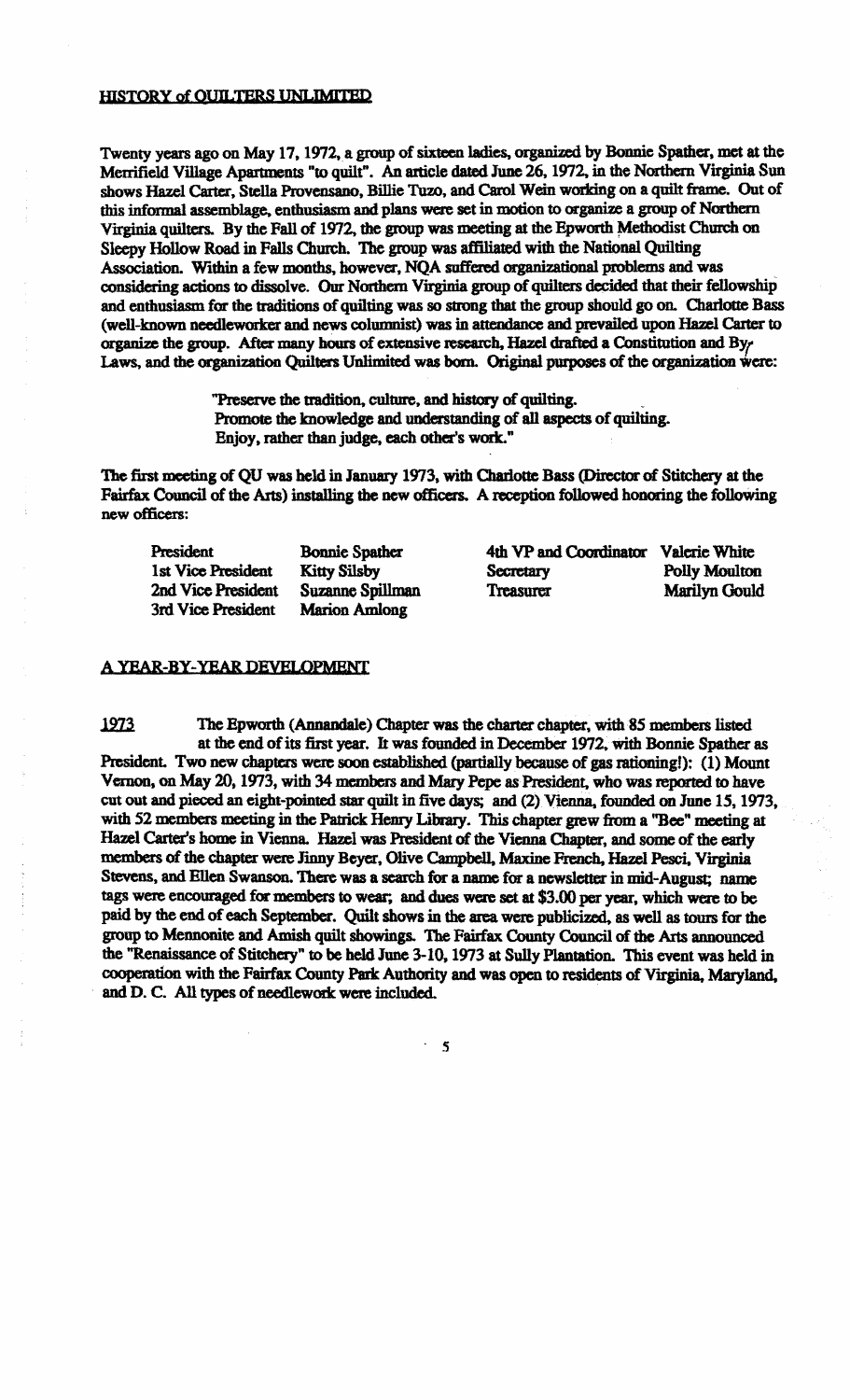Bxecutive Board meetings were held at officer's homes and concenuated on finalizing the organizational structure, including Constitution, By-Laws, and Standing Rules. Three public libraries were decided upon as locations for insttuctional programs: Patrick Henry. Centreville, and Martha Washington. Other matters considered in 1973 included: a permanent registry of board members to be sent to plantations, museums, crafts magazines, and local newspapers; preparing a general information flier; chapter kits; assistance programs for new chapters; and limiting out-of-state membership to those members moving from the area but wishing to continue membership. The treasury showed a balance of \$78.00 at the end of 1973, with 37 paid members in Annandale, 34 in Mount Vernon, and 52 in Vienna.

1974 The first Annual Exhibit and Annual Meeting were held on March 9 and 10 at the George Mason University. The name was changed from "Quilters Unlimited" to "Quilters of America Unlimited" and some changes were made in the Constitution and By-Laws. Bonnie Spather withdrew as President. Charlotte Bass became the Coordinator of QU and the Executive Board elected Hazel Carter as its first Director. The Woodlawn Plantation announced their Annual Needlework Show to be held Mareh 16 through 24, 1914, and they invited our group to give quilting demonstrations and act as hostesses. Hazel Carter, in her speech at the Annual Meeting. praised the volunteers who had presented programs and had so ably assisted, including Jinny Beyer, Helen Foreman, Jane Harvey, Julie Reynolds, and Ellen Swanson. The Falls Church Chapter was founded on Mareh 29, 1914; the Arlington Chapter, with Anne Grafe as President. was formed on April 8, 1974; and the Springfield Chapter, spearheaded by Ellen Swanson and Arlene Tuegel, was formed on September.11. 1974. The membership grew to 141. Plans were started for the nation's Bicentennial in 1976, and a Bicentennial Committee was formed with Jinny Beyer as Chairperson. In October, six members of the QU Bicentennial Committee (Jinny Beyer, Olive Campbell, Hazel Carter, Mary Ann Shindle, Virginia Stevens, and Ellen Swanson -- all from the Vienna Chapter) traveled to Connecticut to show quilts; demonstrate quilting. and to open the Bicentennial events there. They were guests in area homes and were entertained at a banquet provided by the local Orange.

Executive Boanl activities included: efforts to contact U. S. Congressmen to use their influence with the Smithsonian Institution to permit the showing of their quilt collection; efforts to get the membership list together; and a possible survey of the group (regarding interests, locations, etc.). A newsletter was published with news from each chapter. "Bees" would all be associated with a chapter and a Coordinating Council would be made up of chapter representatives. Other topics covered were: voting on advisors, new chapters, forms, a redesign of the QU brochure, and a summary of various chapters. There were now six chapters: Annandale/Epworth, Arlington, Falls Church, Mount Vernon, Springfield, and Vienna - and one bee: Franconia.

1975 Through the efforts of Jinny Beyer and the Bicentennial Committee, the first QU exhibit took place at the Athenaeum in Alexandria. Quilters of America Unlimited formally restricted all chapters to be located in Northern Virginia. Teachers of Quilting listed in our 1915 brochure included: Jiony Beyer, Hazel Carter, Bonnie Spather, and Ellen Swanson. QU celebrated its 3rd Anniversary with a Christmas Tea, where members brought quilted items for Show And Tell. Dues were now \$5.00; \$7.50 for family; \$2.00 for seniors; and \$1.00 diamond. The McLean Chapter, meeting in the Dolly Madison Library, was formally organized on December 2. 1915. with Fern Morrison (President). Carolyn Balcom (Vice President), Patt Madlener (Secretary). and Nadine Fuller (Treasurer).

~

Executive Board mjnutes indicate a very busy year: another show at the Athenaeum, hosting of the Woodlawn Plantation show. and participation by various chapters in such community festivals as Sully

6'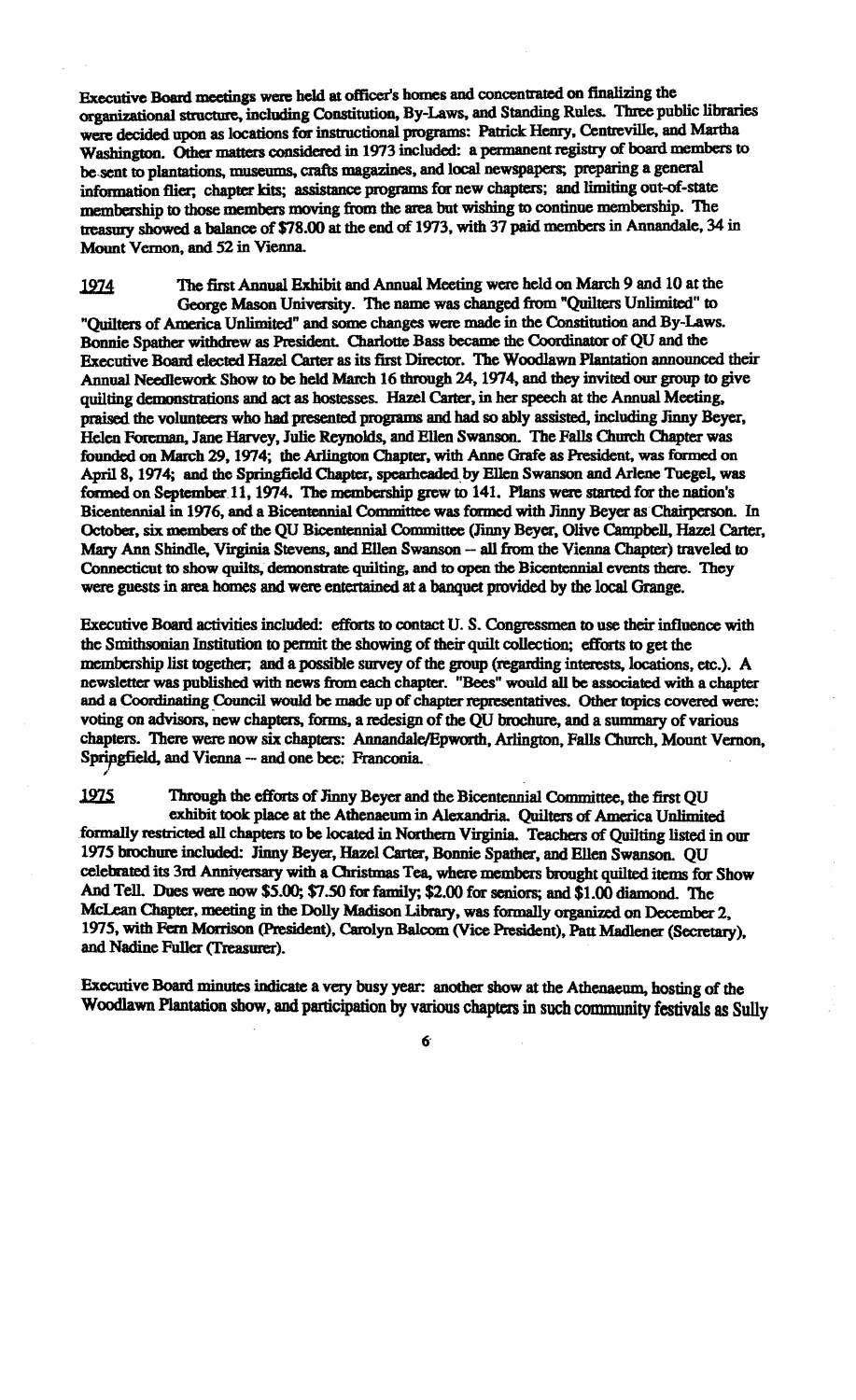Plantation. Various newsletter names were submitted by members - the final choice was "Bits and Pieces".

.l2Z6 Executive Board activities included the redesign of the QU brochure by Twyla Dell, Virginia Pennington, and Pat Valente. Our Annual Luncheon honored Charlotte Bass, Louise Hildenbrand, and Edith Weeks. QU worked with Woodlawn Plantation on their annual show as their sole source of hostesses. We also participated in the Sully Plantation "Bicentennial Clothesline Quilt Show" on July 31, 1976, by demonstrating quilting and selling quilted items. Members traveled together by bus to the State Fair. The QU Brochure was redesigned and printed. QU was very pleased that Bonnie Lehman, editor of Quilters Newsletter Magazine, and her husband came to Northern Virginia especially to attend our Annual Quilt Show, held at the Athenaeum. Areeeption was held in her honor at the home of Jinny Beyer. Dues were raised to \$6.00 per year.

1977 There were eight chapters and one bee now, for a total of 248 members. The Stearns and Foster quilt was on display at our Annual Exhibit held April 29 through May 1, 1977. First Lady Betty Ford was invited, but she was unable to attend. We assisted Woodlawn Plantation with their annual show again this year, with the help of several other quilt groups. New stationery was designed for "important correspondence". Executive Board notes indicate a discussion ofhaving out-of-state members-at-Iarge so that they could receive newsletters and announcements, and regular memberships limited to Northern Virginia residents. A QU "Quilt As You Go" project was worked on all year, for raffle at the 1978 Annual Meeting.

1978 Membership numbered 286. Executive Board meetings were held in public meeting rooms while bees were held in homes. Several amendments were made to Articles in the By-Laws. Plans were made for participation in the Continental Quilting Congress which was to be held October *2S-28,* 1978. at Stouffers Hotel in Crystal Oty. Jean Ray Laury's workshops, lecture, and autograph party were coordinated into our Annual Show. Beth and Jeff Gutcheon were guest speakers at our Annual Meeting.

1979. Membership was now 296, and there were eight chapters. The Annual Show, held April 5-8 at the Athenaeum, was a great success. Billy Tuzo edited the Bits and Pieces newsletters (for quarterly mailings) to help all members be informed of activities. Chapter programs continue to be diverse, given by both professionals in the quilt world and those interested enough to share their tips and techniques.

Other Executive Board activities included the discussion of a person holding two offices at one time -it was decided against. It was also voted that a Nominating Committee should consist of a Chairman and one member from each chapter. The Chairman would submit a list of nominees to the membership at least 30 days prior to the Annual Meeting, where voting would take place. Eugenia Burwell spoke at the Annual Meeting on "String Quilting" .

1980. The Reston Chapter was formed. A number of chapters contributed to the

community: Annandale worked with the Fairfax County Council of the Arts on a Sampler Quilt raffled at Green Spring Farm; Arlington demonstrated quilting at Long Branch Swim and Racquet Club and Gunston Art Center; Falls Church participated in the first Annual Needlework Show at Cherry Hill Farm; McLean demonstrated quilting at Colvin Mill Run; Mount Vernon sponsored the Fall Luncheon at Gunston Hall (which included a tour of George Mason's home); and the Vienna Chapter sponsored a quilt raffle to purchase a portrait of Patrick Henry for the library. A

. 7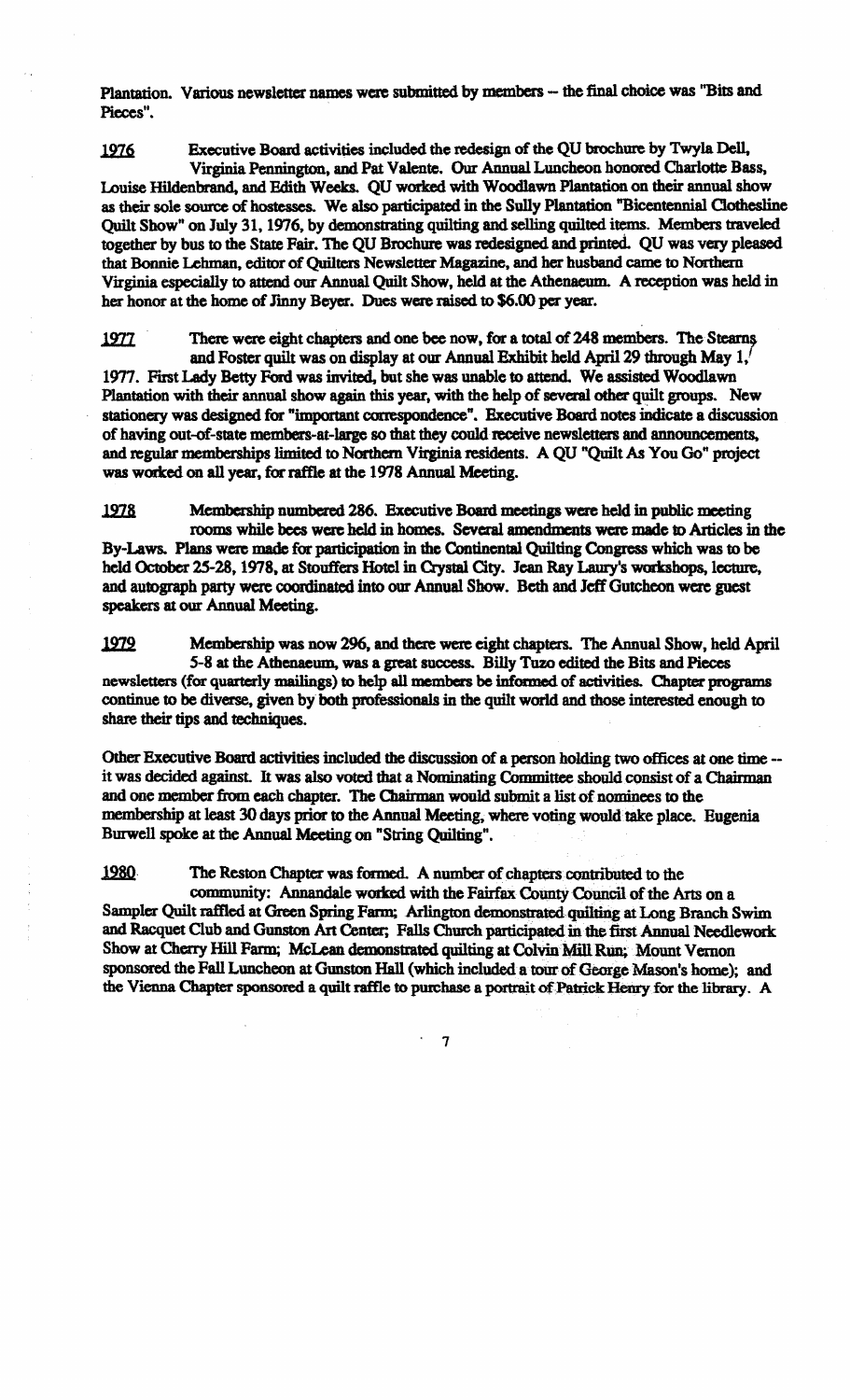"New Decade of Quilting" was the theme for our Annual Show. The program for our Annual Meeting was "Hazel Carter Day" - a tribute. There were 370 members now on the rolls.

1981 There were now ten chapters, with a total membership of 439. The tradition of selling quilt calendars was started this year as a fund raiser. The Vienna Chapter "Butterfly" quilt, made in memory of Olive Campbell, was raffled and the proceeds given to Fairfax Hospital. A memorial plaque in her name hangs in the Hospital. We joined Wolf Trap in putting on a Quilt Show held at the Potomac School. The first Winter Bee (Quilt-In) and Pot Luck Supper was held. "Hands All Around" was the theme of our Annual Quilt Show, held at the Athenaeum. Flavin Glover was the guest speaker at the Annual Meeting. Her topic was "Using Parts of Old Jeans". The Woodbridge Chapter and Franconia Bee were, because of low attendance, no longer part of our group.

1982 We were now ten years old. Our Tenth Anniversary was celebrated at a dinner held at the Springfield Hilton. Attendance, including a number of husbands, was 149 people. "A Salute to Quilters Unlimited" was the theme of Jinny Beyer's keynote presentation. The Wolf Trap Quilt, coordinated by Judy Spahn (Vienna), was made by members with fabrics donated by the Quilt Patch as a Wolf Trap fund raiser. Quilts in our Annual Show were exhibited at Gadsby's Tavern. Nancy Crow's presentation on "Contemporary Ouilt Making: A Personal View" at our Annual Meeting was held at the Barns of Wolf Trap. Membership now totaled 467.

1983 A banner design contest was held in honor of our second decade -- the winner was Elly Dyson of the Fairfax Chapter. Steps were begun for incorporating the group as a nonprofit organization, and a By-Laws Committee was already working on revisions. New QU fliers were printed. The Annual Show this year  $-$  A Decade of Quilting  $-$  was held again at Gadsby's Tavern. Since the Show is such a large undertaking, a Show Committee was formed to coordinate future show activities. Sandy Bard gave a lecture on her Artistic Vests for our Annual Meeting at Tyson's Town Hall, and she conducted workshops at the Goodwin House.

1984 Donations of quilts were made by different chapters to Ronald McDonald House. Due to our growth. the By-Laws were revised and voted on at the Annual Meeting in May. The group name was changed back to the original name, Quilters Unlimited. The "Director" title was changed to "President". Dues were changed to \$10/year general membership, \$15 family, and \$5 for senior citizens. The By-Laws Committee. chaired by Lenore Parham and with representatives from each chapter. spent many homs on this project - reviewing and revising every word in every Article -- including the printing and mailing (via Bits n' Pieces) to all members. Each chapter now has the job of adopting QU By-Laws into their Chapter By-Laws. Elly's new banner was displayed at the Winter Quilt-In and Annual Show. The Torpedo Factory in Alexandria was the location of the Show this year. The movie "Quilts in Women's Lives" was shown at the Annual Meeting and a quilt donated by the Ben Franklin store was raffled as a fund raiser for QU. It was then decided to donate the \$155 raised to the Hospice of Northern Virginia.

l28S. "Airing of Quilts" was the title given to the miniature quilts created by QU members for decoration of one of the Smithsonian Christmas Trees in their annual display at the Museum of American History. This project was chaired by Phyllis Spiker. Members hosted at the Woodlawn Needlework Show held March 2-24. The Vienna Chapter donated 18 quilts to Ronald McDonald House this year.

Executive Boatd activities included making plans for the Annual Quilt Show, which was held April 19-21 at the Torpedo Factory in Alexandria. A QU pin, designed by Lesly-Oaire Greenberg, was

8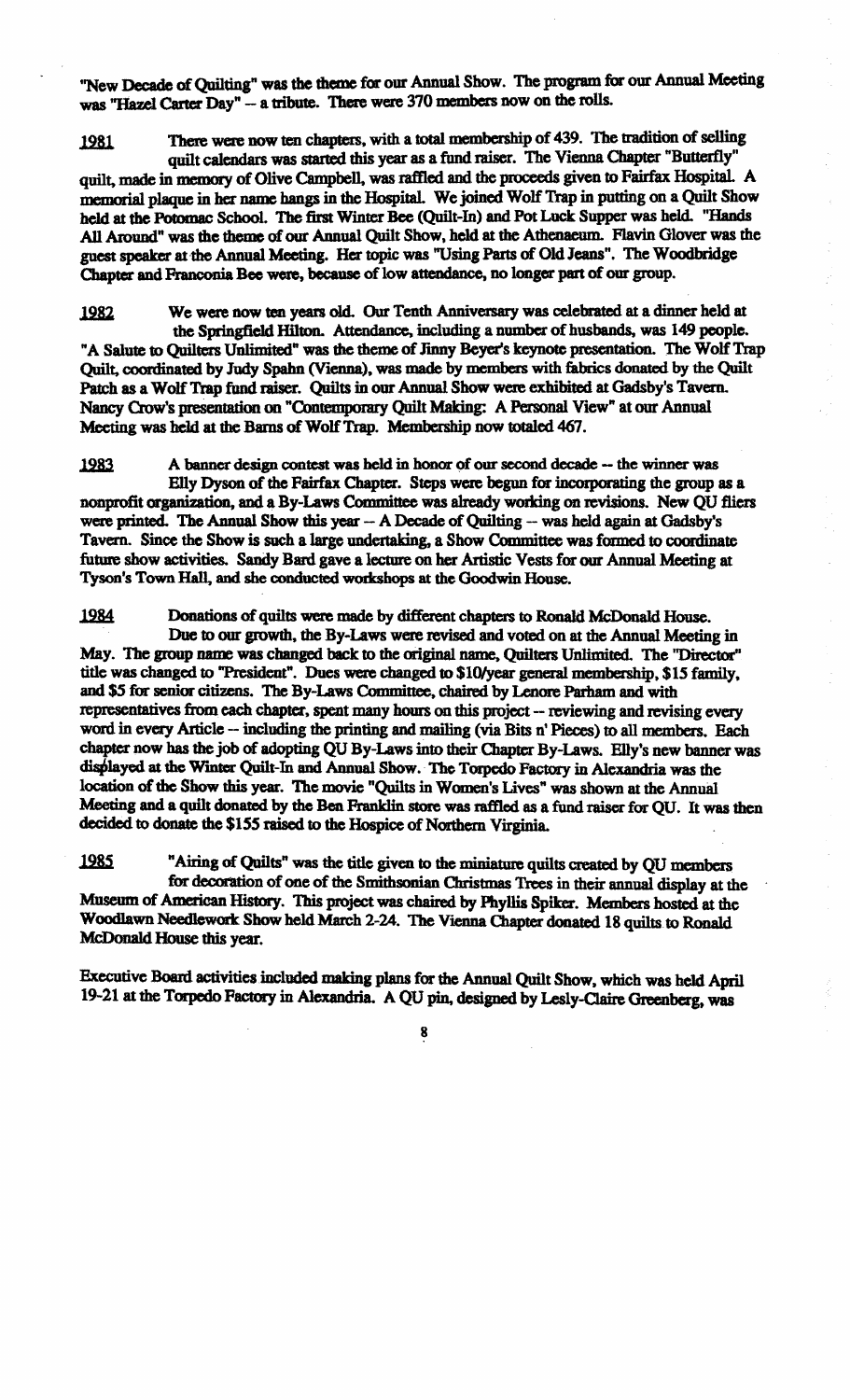made available to the membership at a cost of \$4.00. Members were delighted with an invitation from linny Beyer to come to her home on December 9, 1985, for the QU Christmas Tea. The Waterford Quilters invited the club to spend a day quilting, sharing fabrics for charm quilts, and enjoying fine food. The Springfield Chapter voted to sell raffle tickets for a White-on-White Quilt, with proceeds going to the American Cancer Society in honor of Jean Cosner, who passed away in August. We received a note from the Smithsonian thanking us for our participation in "Trees of Christmas" and for the 216 miniature quilts, the Sun Bonnet Sue dolls, baskets, etc., which are now a part of their collection. A "Parade of Quilted Fashions" was the program for the Annual Meeting.

1986 A survey was made of the membership regarding the Annual Quilt Show (including location, lectures, teachers, merchants, changes, etc.) by the Show Committee (Chairman and one representative from each chapter) to study the issues and to prepare a five year pIan. The four QU Board activities -- Fall Luncheon, Christmas Tea, Winter Quilt-In, and Annual Show -- were very successful. The Board voted to donate \$100 to the Search for Virginia Quilts (date 1788 through, 1985) organized by Hazel Carter. Many chapters and members participated in the research ofthis study, as well as in the final showing of quilts and the book being published in 1987. The Virginia Star block made by Marie Wallace of McLean (at the request of the QU Board) was mailed to the Boise, Idaho quilters for incorporation in the Governors' Quilt. Treasurer Ginny Hall designed and/or revised a number of our forms for better efficiency. As members of the Fairfax County Council of the Arts (FCCA), we were asked to join an "Artisans" group (local area artist organizations) which bad been organized to further arts in the county, share space for shows, etc. The Board voted approval of a post office box as a permanent mailbox for QU (which eventually became Box 216, Merrifield, VA 22116). Elly Sienkiewicz gave a presentation based on her book "Spoken Wltbout A Word" (Baltimore Album Quilts) at the Annual Meeting at the Hermitage Retirement Home.

1987 The Show Committee was hard at work making improvements for the Annual Show, including the construction of their own poles. Insurance was, again, an issue ... the rates were continuing to go up and the coverage for their quilts (in the show) was limited. Secretary Debbie Repass was putting in many hours working with the IRS for QU to. obtain nonprofit status. It was agreed at a Board meeting that we would make some changes in two of our QU activities which include the total membership -- a Fall Quilt-In would replace the Fall Luncheon and a Harvest Brunch would replace the Christmas Tea. They were both very successful. even though the unexpected snow storm on November 11, 1987, kept a lot of folks from attending the brunch. We continued work with the Artisans group towatd their incorporation (which will, hopefully. benefit the member artist organizations as well as the public). Phyllis Spiker (Springfield) agreed to chair the QU Artisans Committee, with the assistance of a member from each chapter. Judy Warren was keynote speaker at our Annual Meeting in May 1987, and also provided several interesting workshops.

15th Anniversary of the founding of Ouilters Unlimited. After 15 years, the membership in QU has grown from 16 to more than 625 members in its ten chapters. A contest was held to determine how we should celebrate. The winning idea was to have a 15th Anniversary Pin which was offered to the membership at cost as an anniversary present. Lesly-Claire Greenberg's design was selected from four designs submitted. Ruth Campbell (McLean) was asked to be our Historical Committee Chairperson and to gather information from our records and the chapters for a report to be shared with members at the Annual Meeting.

1988 A study was made of our insurance coverage, which included attending a seminar sponsored by the FCCA and a report made to the Board. Our brochure was updated and made available in April, just in time for our Annual Show held at the Falls Church Community Center,

. 9